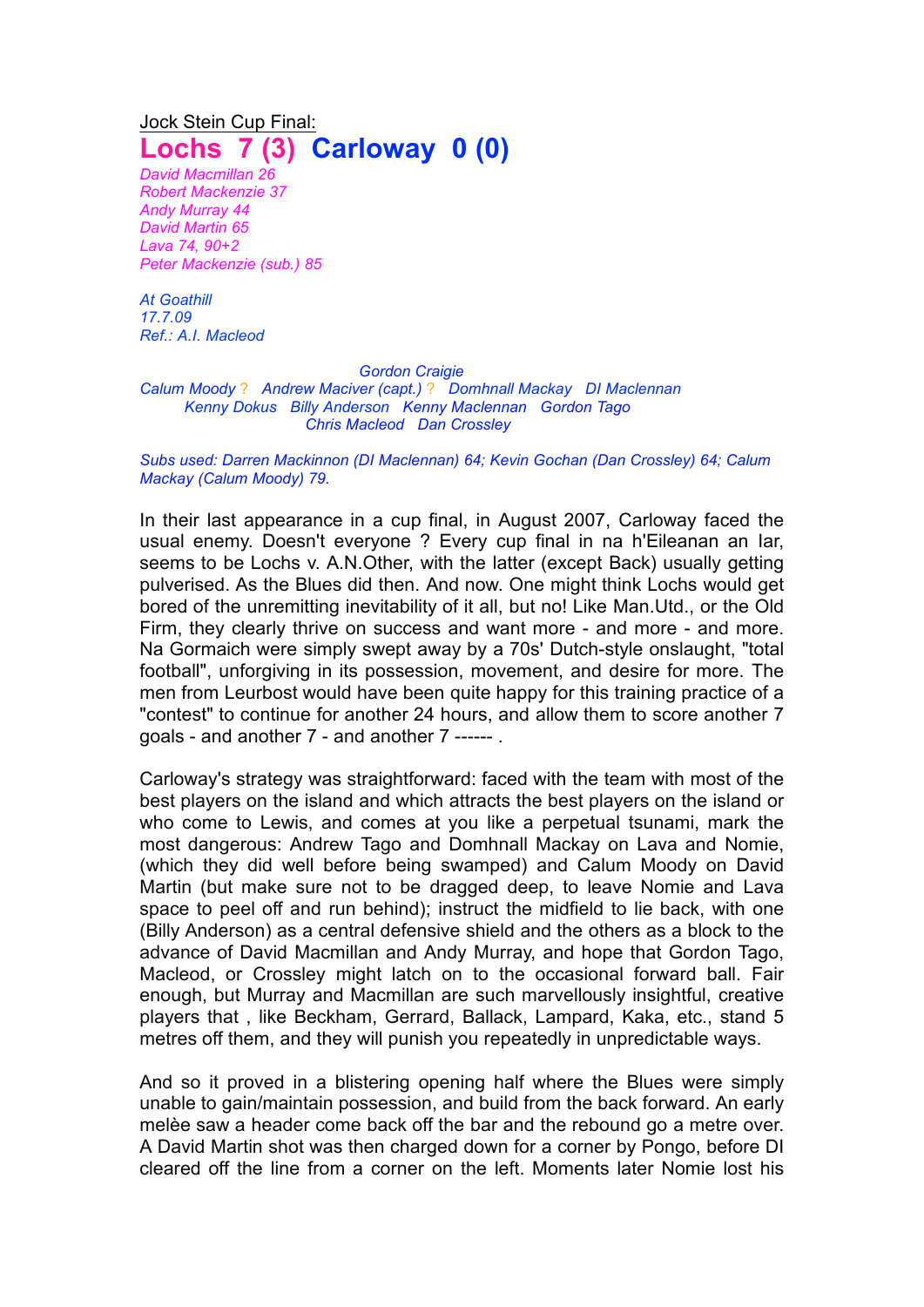marker on the left and his hard, low cross was just missed by Lava. Next he robbed Pongo but the chance was scrambled away; a David Macmillan freekick from 25 metres went just past. The pressure was relentless and it was no surprise when a stretched defence allowed an unmarked David Macmillan a free header directly in front of goal from a John Uig cross. There was a brief glimmer of hope on the half hour for the Blues when Chris Macleod beat Cameron Houston to a through ball but after flicking the ball past the keeper, they collided, leading to a half-hearted claim for a penalty.

Moments later, David Martin got behind the back four, but Craigie superbly beat his shot from 18 metres over the bar. However, three minutes later, Robert Mackenzie was on target, meeting a corner with a headed effort remarkably similar to Macmillan's earlier score. The game was now effectively over; damage limitation became the aim. Kenny Dokus and Kenny Beag simply could not get into the game and were being bypassed; Macleod and Crossley were isolated, chasing random clearances, and Gordon Tago, who had looked eager to take on the opposition in the opening 15 minutes, was now starved of the ball. A Lava header went wide, before Ali Mackenzie had a decent run and shot. Right on half-time Andy Murray tricked Kenny Dokus on the left, ran in almost on the bye-line, and sent a scorcher high over Craigie into the far corner.

For twenty minutes of the second half, Carloway managed to repel Lochs, through hard graft, good luck, and desperate tackling. After Macmillan went close with a volley from a low John Uig cross on 54 minutes, na Gormaich had their best (arguably their only) chance, when Chris Macleod headed just past from a Billy Anderson free-kick. Robert Mackenzie just missed with a header before David Martin robbed Calum Moody 20 metres out centrally, ran on, and slotted home expertly to Craigie's left. A minute later Dokus cleared off the line after a corner on the left, before Carloway's evening of fun and fulfilment really imploded in the last 16 minutes.

David Martin left Calum Moody for dead out on the left, made the bye-line and Lava converted from 10 metres. On 84 minutes Robert Mackenzie shot past, then a minute later a Roddie Morrison cross was driven home by his fellow sub, Peter Mackenzie (jun.). Craigie made two wonderful saves from Martin and John Uig as the men from Leurbost now strolled effortlessly through an exhausted Blues's defence, but was powerless to reach a curling, dipping cross from the right after an attempted clearance by Chris Macleod was charged down; Lava tapped home.

The same comments made after the Coop Cup dèbacle on 5th June (0-9 at Leurbost) apply here: "*Carloway were simply outclassed. Lochs, like fine wine, seem to improve with age, and the gulf between them and the rest (except Back) seems to be getting wider, not narrower. They play like a professional side from the mainland dropped into an amateur village green league. Back can match them on a good day; Carloway, who at times have seemed to be on the verge of becoming the third force, can't! The Blues competed hard but were simply swamped."* Lochs's success seems to stem from, but is not totally due to, an excellent midfield, mainly Murray and